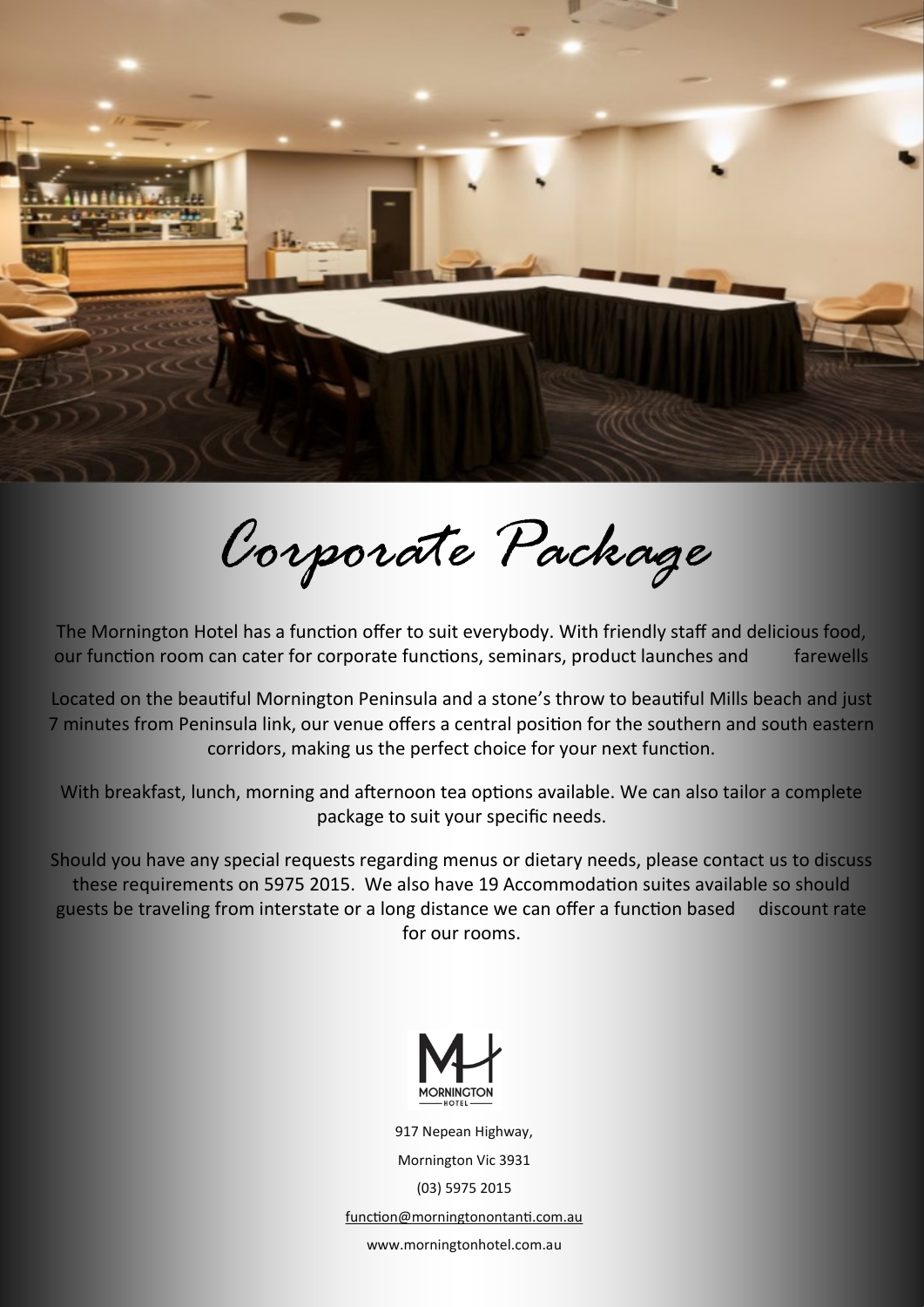

**Capacity**- 30 people seated, 60 people Theatre Style

**Room Hire** - \$100 half day (4 hours), \$150 full day

*Tea & Coffee station \$4pp*

*Room Hire price Includes: the use of the projector & whiteboard.*

*Morning/Afternoon Tea & Lunch*

*(Minimum 10 people for food options)*

*Morning Tea - \$12pp* Muffins, biscuits and fruit basket

*Afternoon Tea - \$12pp* Danishes or Cakes and a fruit basket

*Lunch - \$16.50pp* Selection of sandwiches and hot finger food

*Full Day Package*

*Option One – Morning Tea OR Afternoon Tea & Lunch \$25pp Option Two – Morning Tea, Lunch & Afternoon Tea \$34pp*

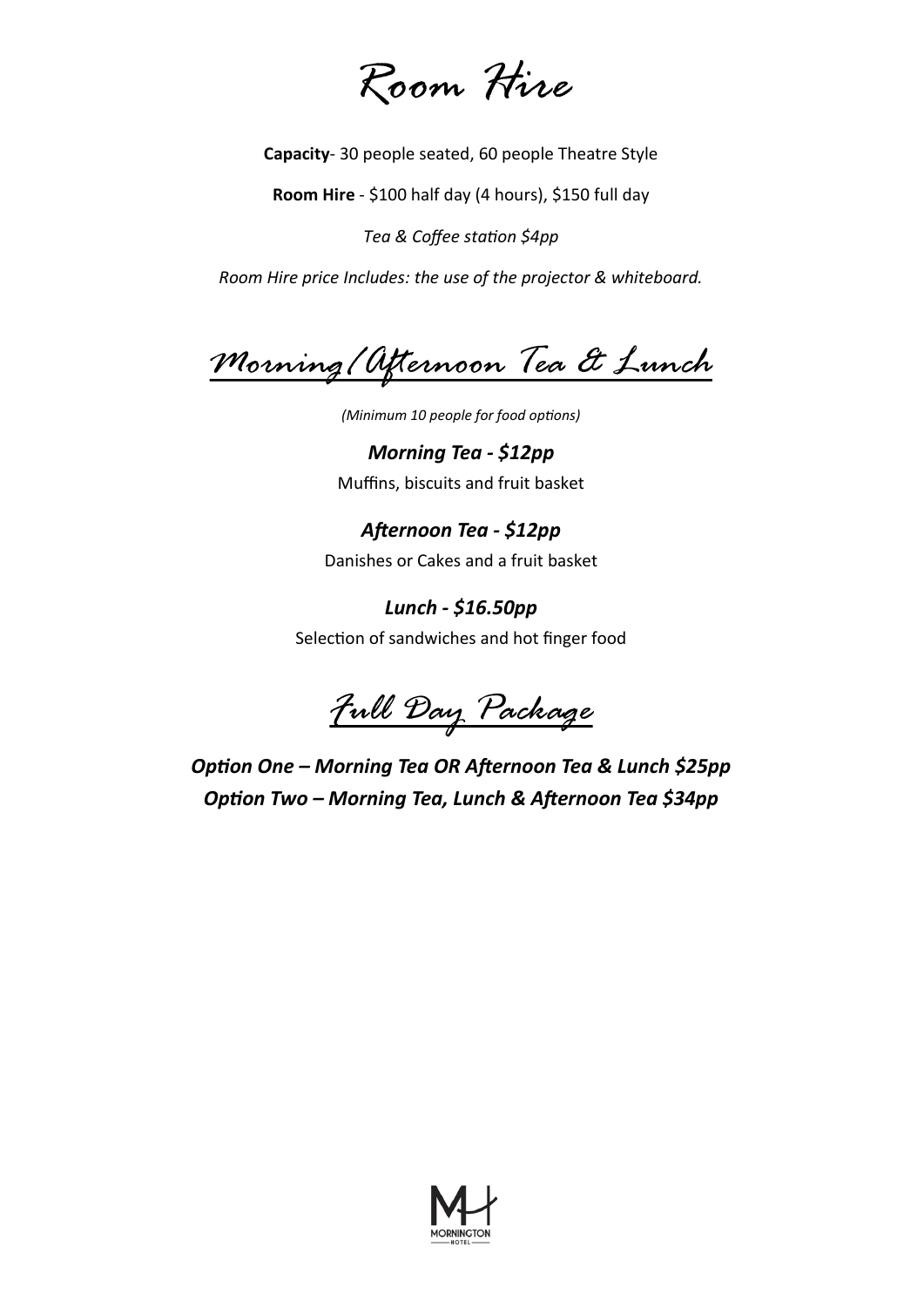*Accommodation*



*Monday—Thursday discount applies for Corporate guests Discounted room rates are as follows:*

| Tanti Suite                 | \$145.00 |
|-----------------------------|----------|
| <b>Tanti Balcony Suite</b>  | \$155.00 |
| <b>Mornington Spa Suite</b> | \$175.00 |
| Peninsula Spa Suite         | \$185.00 |
| Beleura Spa Suite           | \$200.00 |
| Triple Spa Suite            | \$210.00 |
| Family Spa Suite            | \$245.00 |